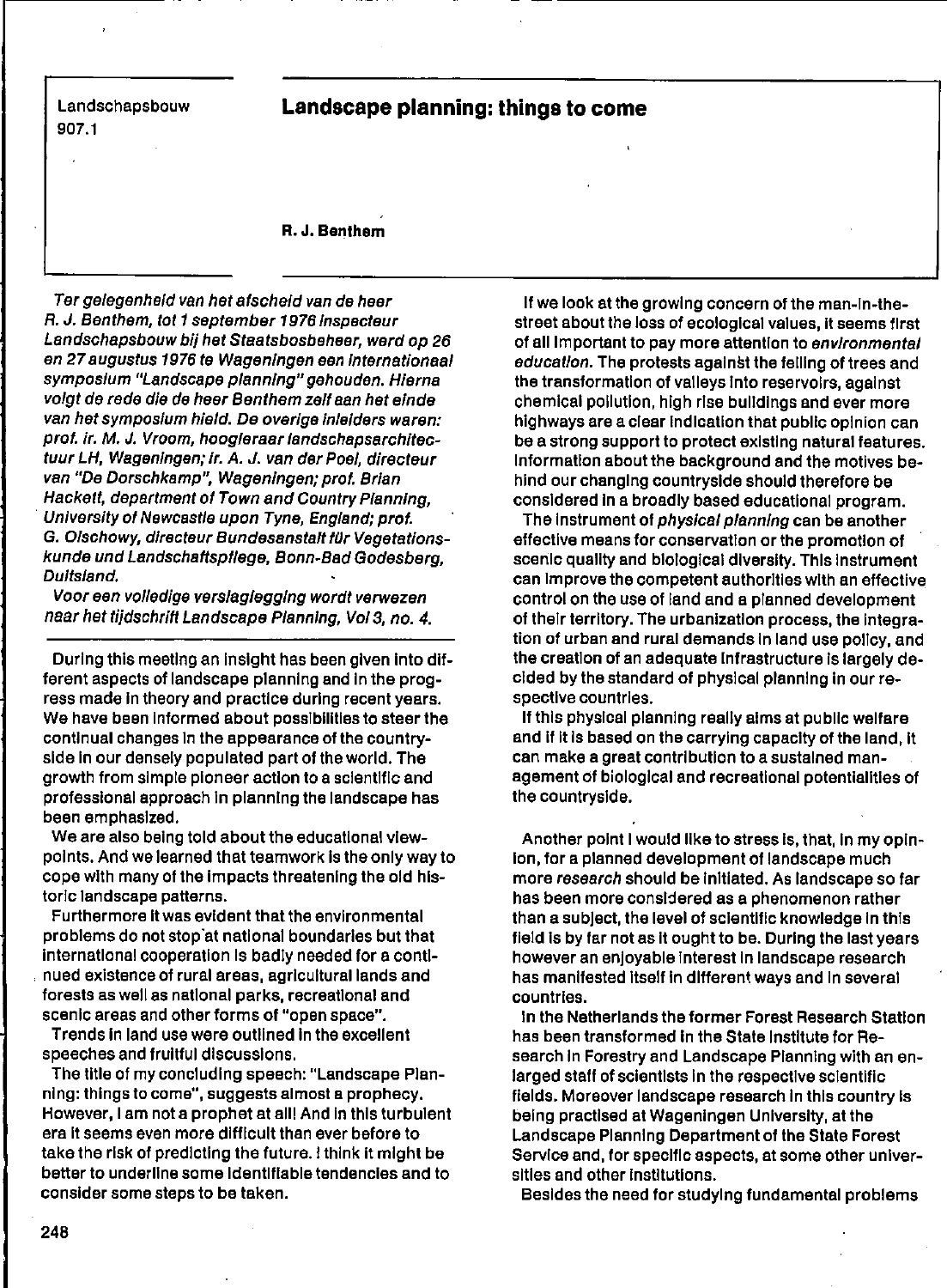there is an even greater urgency for applied research in a great number of fields where adequate scientific data are requlred.

If we want to expand the concept of landscape planning we must however more explicitly express and formulate the ideas and the ruling principles of this activity. For in spite of the growing appreciation for our natural surroundings, the great majority of the people use to look at Ihe landscape as a statie phenomenon and not as an ever changlng process. Consequenlly the maln stream of energy regardlng landscape Is dlrected to the preservation of existing situations and values

and not to a renewal or an improvement of the environment in which this and the new generation will have to live.

I must not, however, be mlsunderstood. In the envlronmental revolution of the last forty years we had to do our utmost for the protection and the survival of important landscape patterns and endangered blotopes for our flora and fauna. And this urgent task is by far not ended nelther in this country nor abroad. This is, however, so self evident that I hardly need to give this comment. But at the same time one should be more aware that the preservatlon of speclflc values In the landscape



**The management and**  rehabilitation of historical **landscapes Is an urgent Item In landscape planning pollcy. Foto: Aaro Camera.**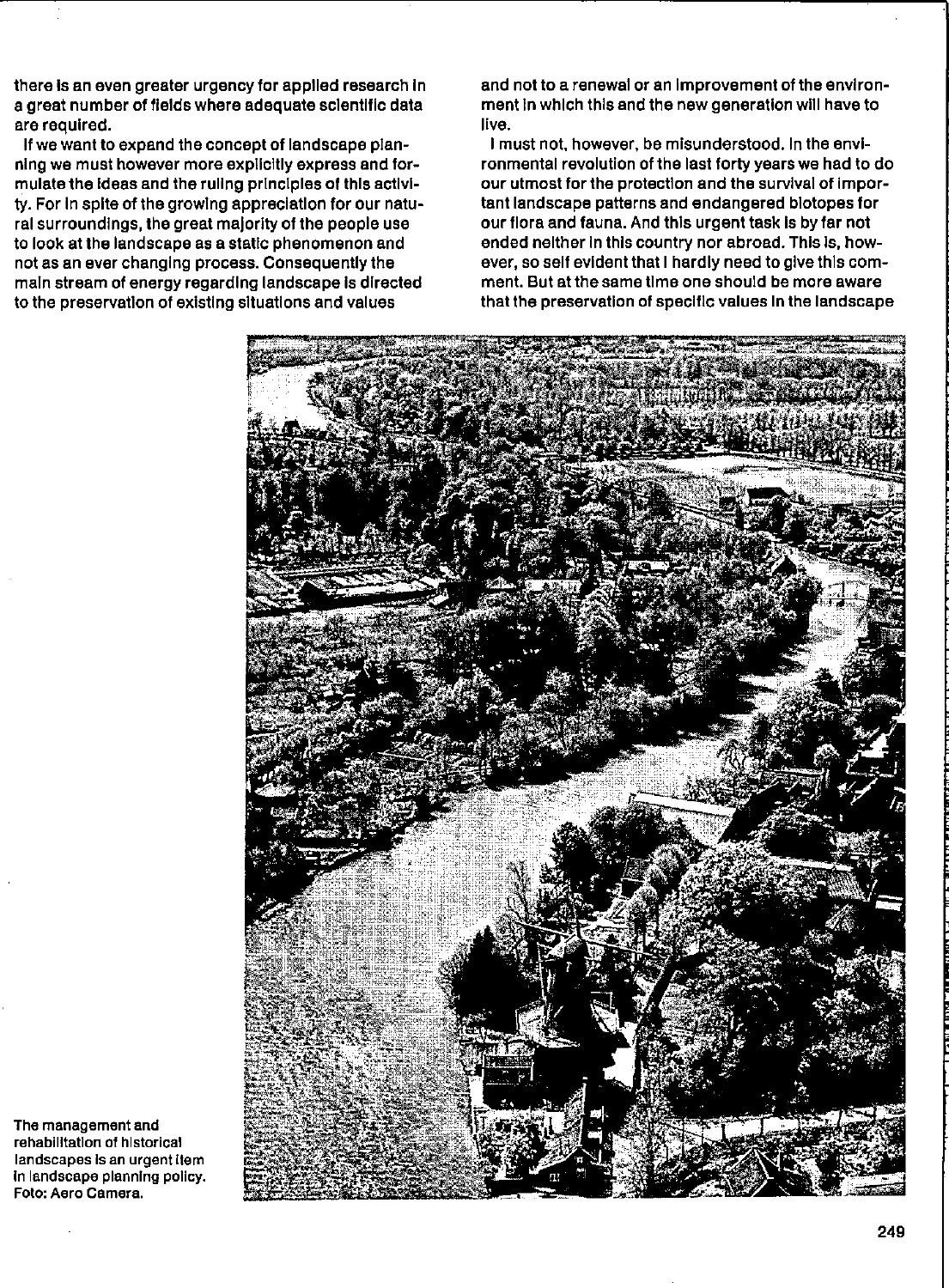

**Forests, shelterbeits, farmyard end roadslde plantBtlons, vast stretches of** farm land **end brand-new urban settlements are the components of ths**  landscape In the Dutch ZuIder**zee Polders.** 

Foto: KLM Aerocárto.

High rlse bulldlngs **are destructlve to the**  scan Ie **pattern of rurel lands. Foto: Staatsbosbeheer.**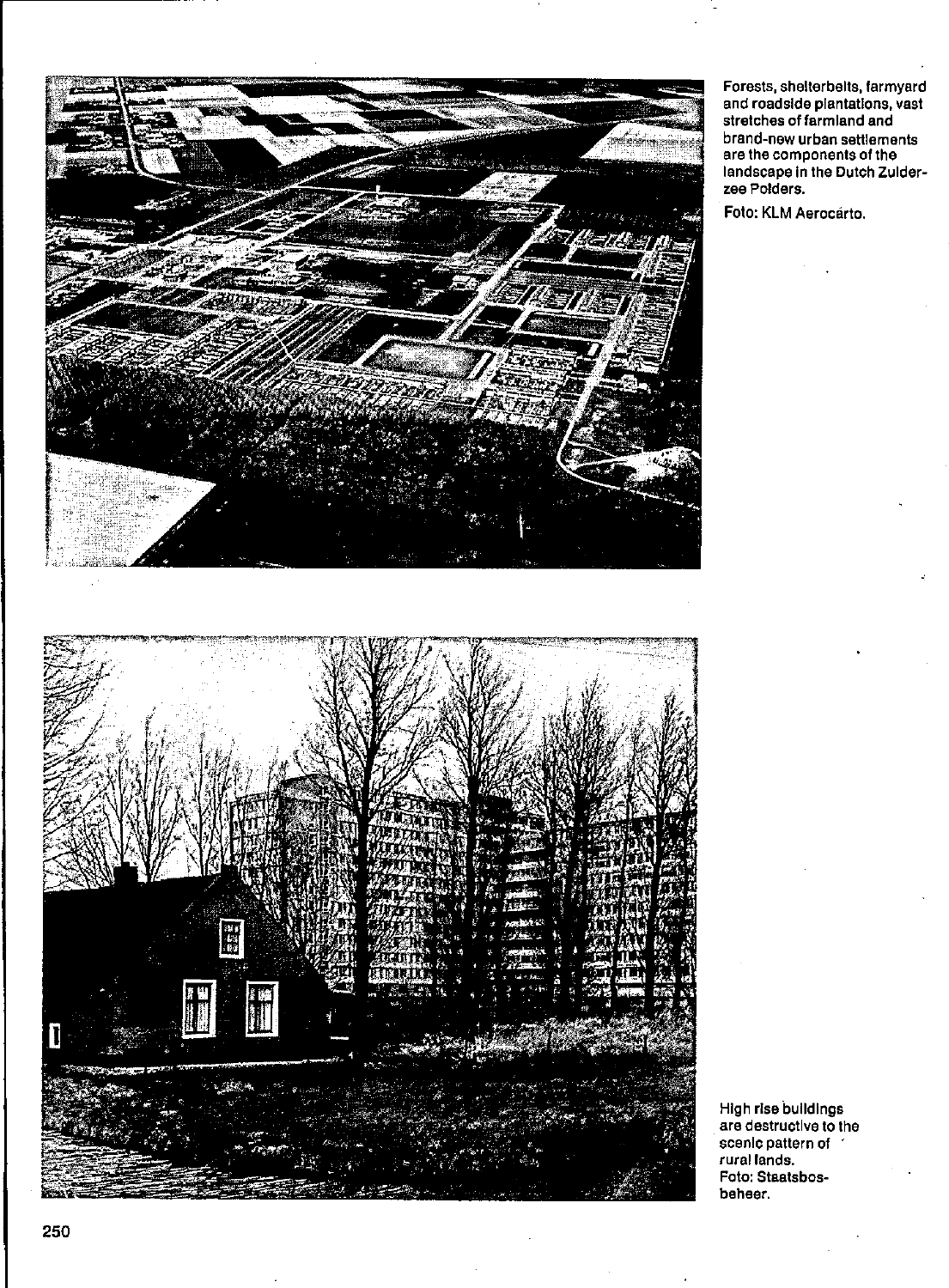Is by far not enough to stop an ongoing deterloration of the countryslde as a whoie.

In this dynamic world a creative approach is indispensable to ensure an acceptable living space for man and hls fellow creatures. Our forebears have always been creative when their surroundings were at stake. All over Europe we still find the evidence in many types of landscape: in sheltered farmlands, well-designed country parks and gardens, forests of different kinds, in open pastures and tree-Ilned roads and streams.

In thls our era - whlch president Kennedy so rlghtly called "the century of change" - there is a great challenge for landscape planners to take their share in the

creation of a new contemporary environment. An environment in which blological diversity, agricultural land use and recreatlonal demands should be more satlsfactorily integrated. If our peoples really want a better place to live in, we should help them to create it. And if the political leaders, the captains of industry and all the decision makers who speak today so much about environment and ecology, wlll contrlbute to such a better living space, then they should give us the tools.

In thls country we galned some experlences In shap-Ing new landscapes, some centuries ago, and also In recent years. In the early days we drained our lakes wlth wlndmills, we changed extenslve peat-marshes



**Coastallandscapes In the Mediterranean end elsewhere are threatened by overbuilding end unrestrlcted urbanlzatlon. Foto: Deutsche Presse**  Agentur GmbH, Düsseldorf,